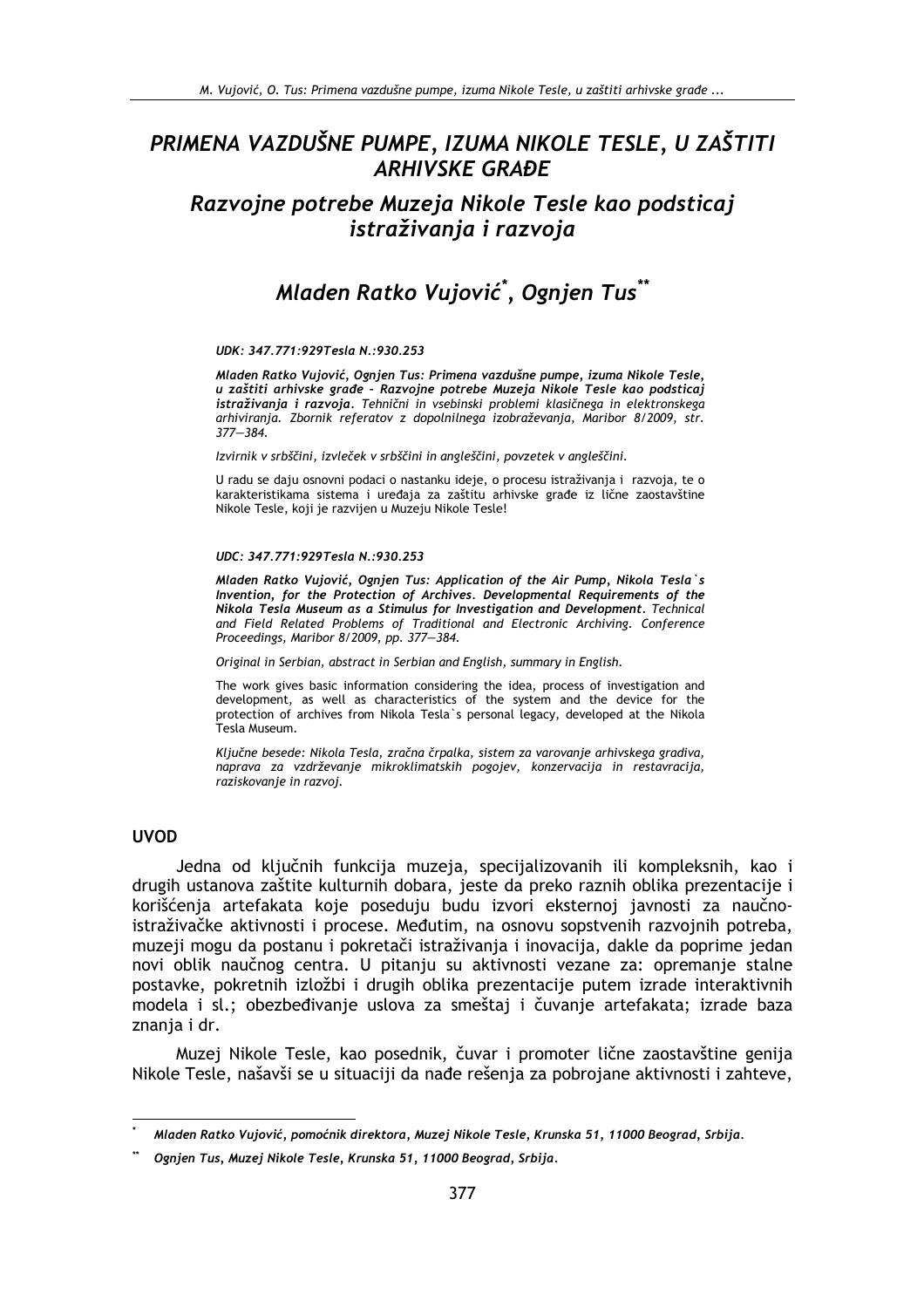okrenuo se delu samog Nikole Tesle iz koga je crpljena inspiracija za istraživanja i inovacije.



Tako je, prvi put. razvijen model čuvenog teledirigovanog brodića, na način na koji ga je sam Tesla realizovao; izrađena je i na javno mesto postavljena Teslina fontana, urađena po njegovim patentima, uključujući i Teslinu vodenu pumpu; izrađen je prvo 3D, a zatim i realni interaktivni model Teslinog ventilatora na osnovu originalnog Teslinog crteža od 20. aprila 1911. godine i rezultat je

uspešne saradnie Muzeja Nikole Tesle i firme CPS-CAD Professional Sys. iz Beograda; pokrenuta su istraživanja Teslinih patenata i izuma (objavljenih i neobjavljenih) na osnovu kojih je sačinjen njihov katalog; u toku je izrada jedinstvene i najopsežnije bibliografije Teslinih radova i radova o Tesli koja će biti realizovana kao javna, online baza podataka sa stalnim eksternim ažuriranjem i koja će sadržati i novinske isečke iz bogate Tesline zaostavštine itd.

Sve to je zamišljeno, pokrenuto i velikim delom realizovano od strane stručnjaka i saradnika iz Muzeja i spoljnih saradnika. Dakle, Muzej je time zakoračio u jedan novi svet, u svet istraživanja i inovacija zasnovanih na sopstvenim razvojnim potrebama.

Posebno mesto u tim dostignućima zauzima razvoj jedinstvenog sistema i uređaja za čuvanje Tesline lične arhive pod najpovoljnijim mikroklimatskim uslovima. Srce ovog sistema čini modifikovana Teslina vazdušna pumpa. Tako će, od sada, Teslinu arhivu čuvati Teslin izum!

### **OD IDEJE DO REALIZACIJE**

Pogledajmo prvo, u kratkim crtama, kako i zašto je taj sistem i uređaj razvijen?

U jeku proslave 150 godina od rođenja Nikole Tesle, tokom leta 2006. godine, izvršena je kompletna analiza stanja arhivske građe iz lične zaostavštine Nikole Tesle, koja je izneta u PROJEKTU PRIPREME ZA DIGITALIZACIJU, DIGITALIZACIJE I MIKROFILMOVANJA FONDA: »LFNT - OSTAVŠTINA NIKOLE TESLE« (autor: Mladen Vujović, septembar 2006. godine). U delu analize koji je posvećen uslovima čuvanja i stanje fizičke zaštite, navedeno je sledeće:

»Posebnu pažnju zaslužuje pitanje stanja i uslova fizičke zaštite svih zbirki koje se čuvaju u Muzeju. To se posebno odnosi na Depo 1 (prostorija na prvom spratu) gde su smešteni arhivska građa sa foto građom, predmeti iz svih zbirki, manji deo fonda novinskih isečaka, foto-dokumentacija zbirki i mikrofilmska dokumentacija. Evidentno je, već i na nivou zdravog razuma, da rešenje po kome su u istoj prostoriji smešteni materijali koji imaju različite zahteve u pogledu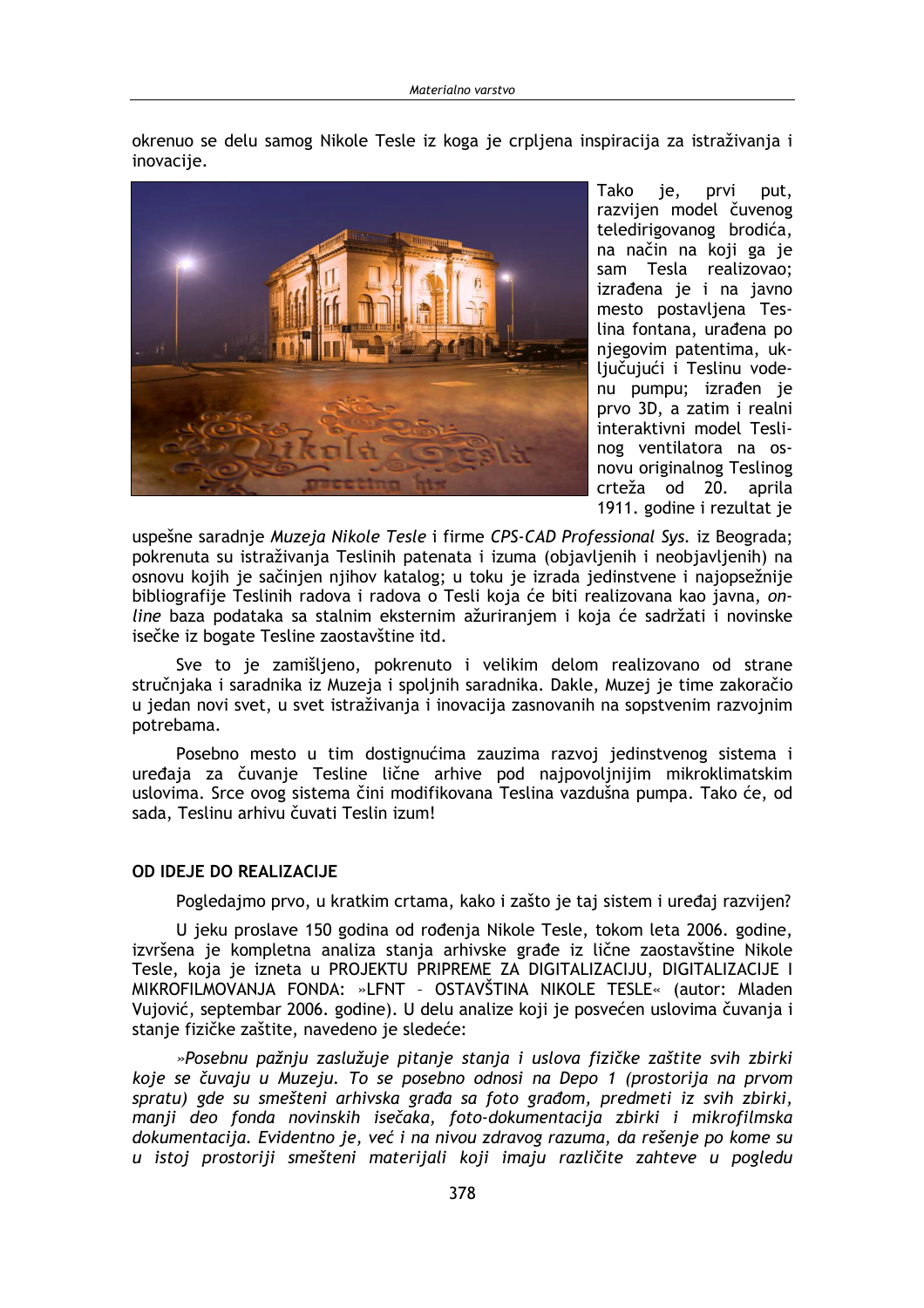mikroklimatskih i drugih uslova čuvanja, nije zadovoljavajuće. Principijelno, taj problem je rešiv na dva načina. Kao trajno i jedino rešenje nameće se potpuno fizičko razdvajanje pojedinih zbirki po različitim prostorijama, a pre svega, u suterenu zgrade. Međutim, preduslov za to je da se suterenski prostor oslobodi j rekonstruiše.

Drugi način, za koji postoje određene mogućnosti, jeste da se prostor u Depou 1 isparceliše u više jedinica (do tri) pomoću staklenih ili nekih drugih pomičnih pregrada unutar kojih bi se mogli, uz određene uređaje, održavati posebni mikroklimatski uslovi, uz pretpostavku da se prethodno izvrši prepakivanje arhivske građe i da se, umesto fiksnih polica, montiraju pokretne (za odlaganje arhivske građe ali i drugih delova zbirki koji zahtevaju jednake ili približne uslove čuvanja).

Ujedno, neophodno je razmotriti i pitanje rasporeda i zamene postojeće opreme za odlaganje (plakari, ormani i dr.) nekom drugom koja bi omogućila delienie na podprostore, neometano kretanje kroz te podprostore i pristup dokumentarnom materijalu i predmetima.

Važno je napomenuti da će se, kada bude završen proces prenošenja svih zapisa i dokumenata u druge oblike (digitalni i mikrofilmski), uključujući i sve oblike foto-materijala, arhivska građa samo izuzetno koristiti (svakako ne više za interne potrebe tj. za arhivističku i mikrofilmsku obradu, za koju je najčešće korišćena!), što znači da se može planski i sistematski podvrći konzervaciji i restauraciji. Nakon toga, ona će početi da živi jedan novi život, život kompletno zaštićenog kulturnog  $dobra...$ 

Odmah nakon izrade navedenog projekta, započet je proces digitalizacije i planskog preduzimanja čitavog niza drugih mera i aktivnosti vezanih za poboljšanje uslova smeštaja i čuvanja i korišćenja arhivske građe.

Ideja parcelizacije prostora i izrade posebne opreme i uređaja za održavanje određenih mikroklimatskih uslova je tokom jeseni 2006. godine dalje razrađivana, da bi krajem novembra već bila definisana. Tada su počeli dogovori sa mogućim učesnicima u realizaciji postuliranog rešenja.

Pre svega, u ime Muzeja Nikole Tesle, Mladen Vujović je definisao početne, osnovne projektne zahteve, na osnovu kojih je trebalo ući u proces istraživanja i dalieg razvoja formulisanih rešenja za smeštaj i čuvanje arhivske građe.

- Ne ide se na klasične police u nekom fiksnom prostoru (postojeći ne odgovara, a novi je pitanje kad će biti gotov), već na pokretne komore (na točkićima), odnosno ormariće (više komada npr. 5, da u svaki stane oko 5 dužinskih metara arhive u kutijama).
- Osnovno ograničenje u dimenzijama je širina koja ne sme biti veća od 70 cm (tolika je širina najužih vrata u Muzeju, odn. vrata sadašnjeg depoa); visina može da ide preko 1,5 metar, a dužina najviše 180 cm (zbog okretanja na krivinama).
- Arhivski ormani moraju biti od lakih metala, moraju da imaju mogućnost regulisanja unutrašnje mikroklime (temperature, vlažnosti i dr.) i maksimalnu zaštitu od požara (npr. putem navlaka od lakih materijala koje se stave preko ormana kada stoje). Sve ovo ima za cilj da se omogući njihovo lako premeštanje sa mesta na mesto unutar i van Muzeja, do početka, kao i tokom buduće rekonstrukcije muzejskog prostora.
- Kada se obezbedi prostor za konačni smeštaj, rešenje mora biti takvo da se arhivski ormani mogu držati jedni do drugih, jedni iza drugih, ili čak i jedan na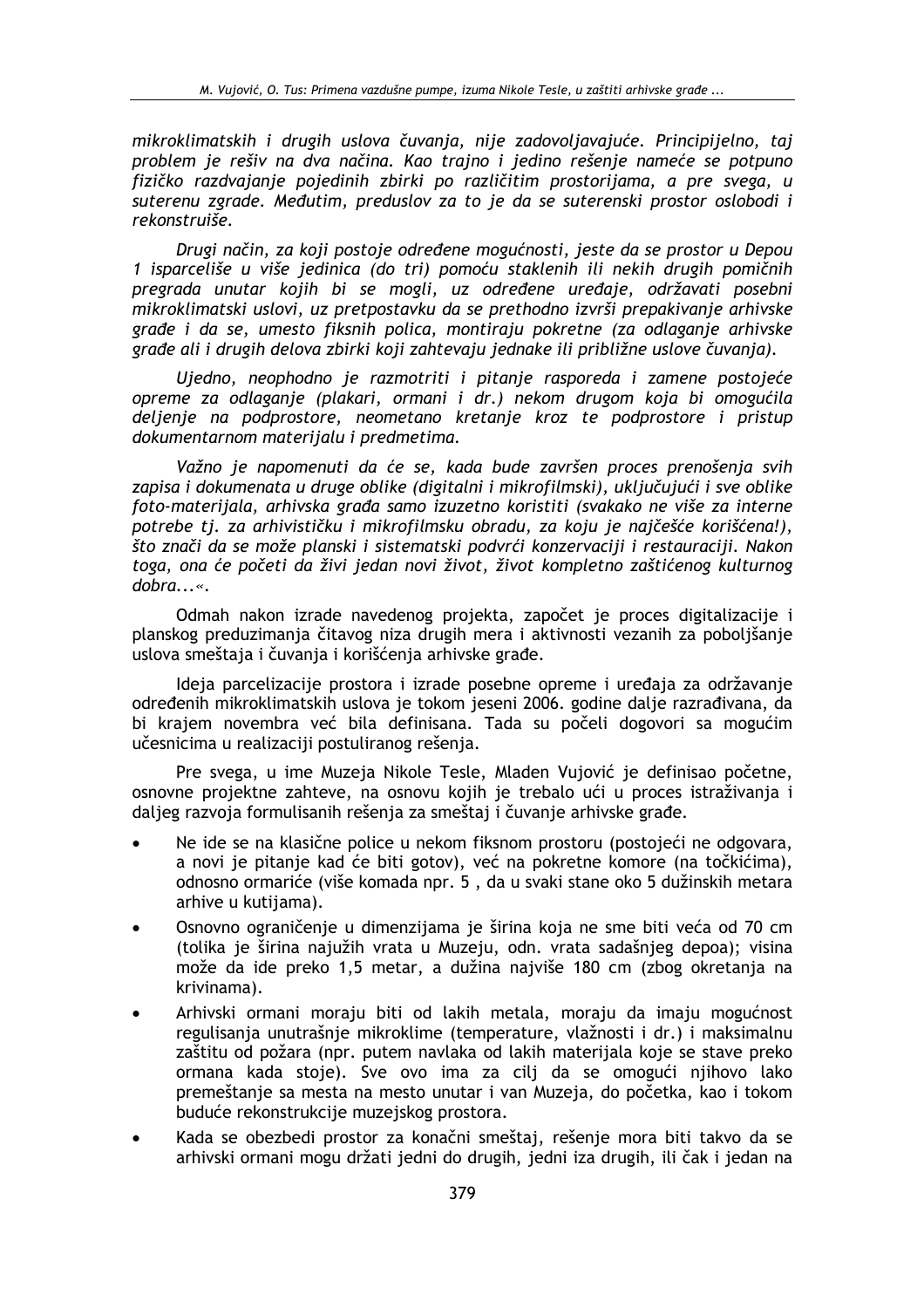drugom! Dakle, one su i prelazno ali i konačno rešenje, smeštaja i čuvanja arhive koja, nakon skeniranja i prepakivanja ide u penziju. Izuzetno će se koristiti za konzervaciju obolelih dokumenata i za izlaganje.

Posle niza sastanaka i drugih vidova kontakata, sa odabranim projektantima (firma Alukomen iz Komena, za ormariće; Ognjen Tus iz Zagreba, za klima uređaj) formulisan je konačni projektni zahtev i ušlo se u mukotrpan, ali izazovan proces istraživanja i razvoja, u oba pravca:

- $a)$ uređaja za održavanje mikroklime i
- b) izrade ormarića.

Nakon niza eksperimenta, konstruisan je prototip uređaja za održavanje mikroklime i potvrđeno je da je sve zahteve iz Projektnog zahteva moguće i teorijski i praktično zadovoljiti, što je ubrzo formulisano u ELABORATU O IDEJNO TEHNIČKOM REŠENJU KONTROLNOG MODULA ZA SMEŠTAJ, ČUVANJE I ZAŠTITU ARHIVSKE GRAĐE IZ ZAOSTAVŠTINE NIKOLE TESLE, na osnovu koga je podneta prijava i dobijena Potvrda o unošenju u evidenciju i deponovanju autorskih dela i predmeta sorodnih prava od strane Zavoda za intelektualnu svojinu Republike Srbije. Po toj potvrdi, nosilac autorskih prava je Muzej Nikole Tesle, a autor je Ognjen Tus. U navedenom elaboratu, u delu gde se obrazlaže autorski doprinos, navedeno je sledeće:

- $1.$ »Od početka rada na ovom projektu, moja osnovna ideja bila je da se ispita mogućnost uvođenja u kontrolni modul vazdušna pumpa (kao osnovni sklop modula), zasnovana na izumu Nikole Tesle, jer njene potencijalne performanse (namena, konstrukcija, bezbedan i pouzdan rad i dr.), mogu u celosti da zadovolje zahtevane karakteristike i funkcije. Proračuni i eksperimenti koje sam izveo, uključujući i izradu radnog modela vazdušne pumpe, potvrdili su tu moju osnovnu ideju.
- $2.$ Pored toga, istraživao sam mogućnost što bezbednijeg i pouzdanijeg obezbeđivanja protoka vazduha u komori sa zadatim parametrima temperature. Nakon istraživania postojećih rešenia i određenih proračuna, zaključio sam da je najracionalnije rešenje da se u sklop kontrolnog modula ukliuči Peltierov element koji sam testirao zajedno sa radnim modelom vazdušne pumpe. Rezultati testiranja potvrdili su moju osnovnu ideju da Peltierov element, spojen sa Teslinom vazdušnom pumpom, u potpunosti zadovoljava sve zahtevane performanse.
- $3.$ Dalje, razmatrajući pitanje regulisanja i kontrole zadatih parametara, uključujući i funkcionisanje određenih senzorskih jedinica, ispitao sam mogućnost uvođenja mikroprocesorske jedinice koja bi objedinjavala sve te funkcije i na osnovu proračuna te na osnovu izrade i testiranja eksperimentalne mikroprocesorske jedinice, ustanovio sam da je to rešenje izvodljivo.
- $\boldsymbol{4}$ . I najzad, visoki zahtevi u pogledu bezbednosti rada celog modula, njegovih dimenzija i energetske efikasnosti, naveli su me na ideju da pogonski sklop čini mini trofazni elektromotor za Teslinu vazdušnu pumpu koja je, na osnovu proračuna i eksperimenata sa radnim mini trofaznim elektromotorom, u potpunosti potvrđena.
- 5. Analizirajući alternativna rešenja, ideja mi je bila da ceo kontrolni modul bude jednostavan po sklopovima ali i dimenzioran tako da po svim elementima gabarita (veličina, težina i dr.), održavanja, servisiranja, montaže i demontaže itd. dostigne mini formu i modularnost, što mi je u potpunosti uspelo.«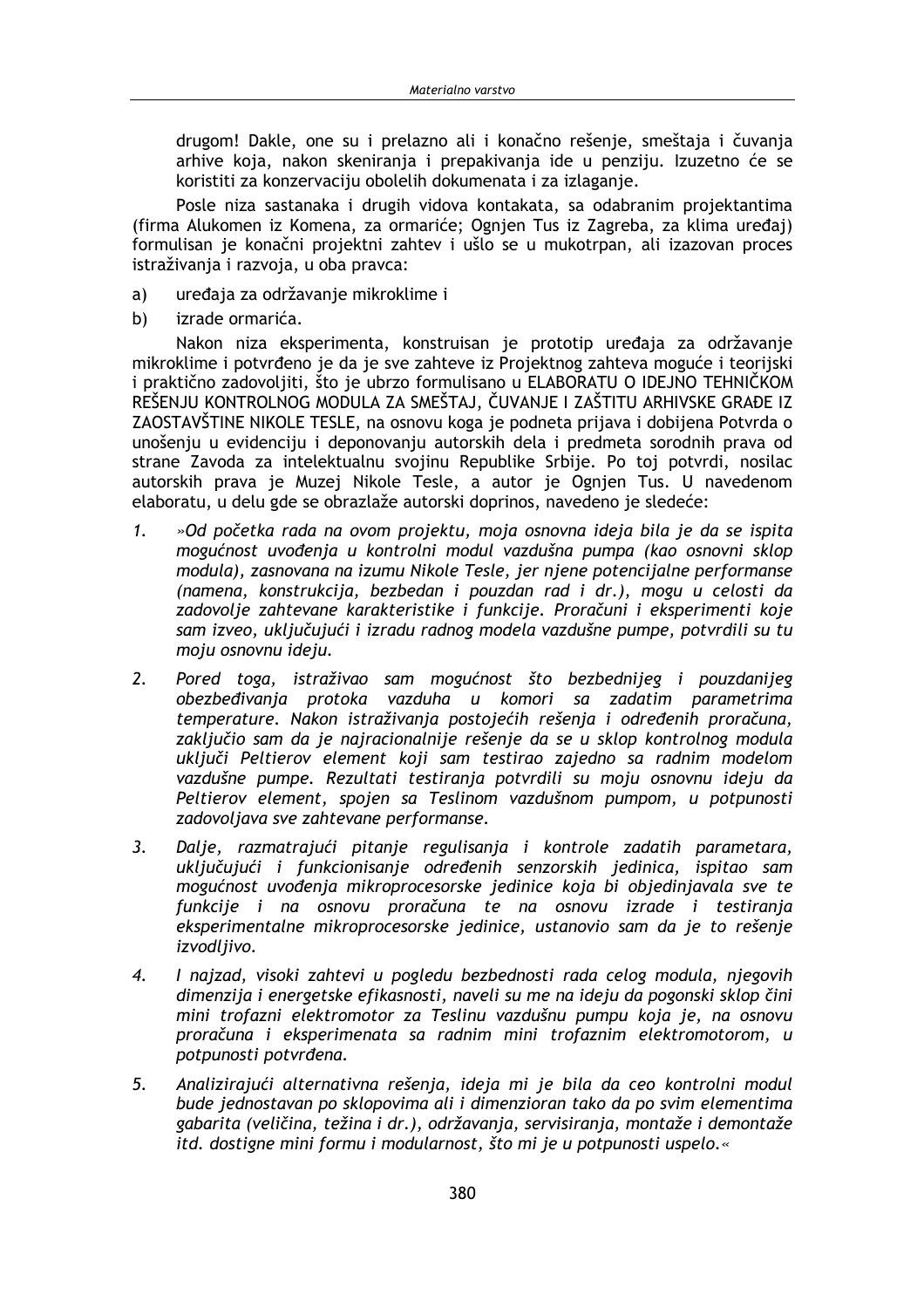Slede dalja ispitivanja i konstruktivna poboljšanja, u kojima delimično učestvuje i inženjerska ekipa stručnjaka koju je okupio Radomir Putnik (Zoran Ristić, Nenad Spasić, Branislav Juranović i Jasmina Zečević) i koja je realizovala mehaničke sklopove uređaja (to je ista ekipa koja je prethodno, takođe posle opsežnih istraživanja i eksperimenata, realizovala već pomenuti teledirigovani brodić).

Sa druge strane, tekao je intezivan rad na razvoju ormarića, koji je uspešno okončan krajem 2007. godine, nakon čega je firma Alukomen isporučila Muzeju Nikole Tesle prva četiri ormarića. U njihovom razvoju i realizaciji učestvovali su stručnjaci Alukomena, gospoda Božo Benedejčič i Tomo Godnič, na čelu sa gospodinom Alenom Tibljašem, direktorom Alukomena, Oprema d. d. i gospođom Svetlanom Marjanović, direktorom Alukomena BG d. o. o.

Tokom leta i jeseni 2008. godine i ormarić i klima uređaj podvrgnuti su rigoroznim testovima na Elektrotehničkom fakultetu u Beogradu - rezultati su potvrdili da uređaj u potpunosti zadovoljava sve postavljene uslove.

I konačno, sve što je projektovano je i izvedeno i arhivska građa iz lične zaostavštine Nikole Tesle se postepeno (u skladu sa dinamikom realizacije konzervatorskih mera i postupaka) smešta u nove ormariće, sa uređajem za regulisanje mikroklimatskih uslova. Time je ispunjen osnovni cilj čitavog poduhvata, ali uskoro se pokazalo da to nije kraj mogućnosti primene ovog sistema!

Od leta 2008. godine stvoreni su uslovi da se u do sada nekorišćenim prostorijama u prizemlju Muzeja formira i opremi priručna konzervatorska laboratorija, koja je već bila zamišljena i projektovana kao najoptimalnije rešenje, za plansko preduzimanje mera i postupaka neposredne konzervatorske zaštite, a na osnovu prethodnih detaljnih pregleda arhivske građe. Za izradu i sprovođenje projekta konzervacije i restauracije angažovana je ekipa iskusnih eksperata, restauratora i konzervatora, na čelu sa gospodinom Zoranom Pekićem, tehnologom papira i načelnikom Odelienia za zaštitu i konzervaciju Narodne biblioteke Srbije. Među konzervatorsko-restauratorske mere i postupke spadaju i procesi vlaženia. sušenja i sterilizacije dokumenta, a ubrzo se pokazalo, na osnovu parametara koje je odredio autor projekta, da postojeći sistem (ormarić sa uređajem za klimu), uz male modifikacije u unutrašnjosti ormarića i uz određene modifikacije programa koji upravlia klima modulom, može da obavlia i te, dodatne tri značajne funkcije!

### O TESLINOM VENTILATORU

Ventilator, kao i Tesline turbomašine uopšte, predstavlja primenu njegove originalne ideje o mašinama za razmenu energije sa fluidom preko rotirajućih diskova - takozvanim turbomašinama trenja, dakle bez uobičajenih, poznatih tipova radnih kola sa lopaticama ili klipovima. Za razliku od različitih tipova pumpi i turbina, koje je zaštitio patentima i radio na njihovoj komercijalizaciji u periodu od 1907. do 1927. godine, ovo rešenje ventilatora Nikola Tesla nikada nije patentirao.

Novi princip propulzije fluida, na kome se bazira rad ventilatora, istovremeno je i originalan i jednostavan. Zasnovan je na korišćenju trenja, koje se inače kao štetni element javlja između radnih površina i stvara gubitke. Svojim inženjerskim rešenjem, Tesla je dao jednostavnu konstrukciju radnog kola ventilatora sastavljenu od podjednako razmaknutih paralelnih diskova bez lopatica, sa centralnim otvorom, pri čemu su diskovi učvršćeni vijcima za vratilo.

Kvalitet primenjenog konstruktivnog rešenja sadržan je u nepostojanju potrebe za lopaticama, koje su jedan od najkomplikovanijih delova za izradu, kao i načinu da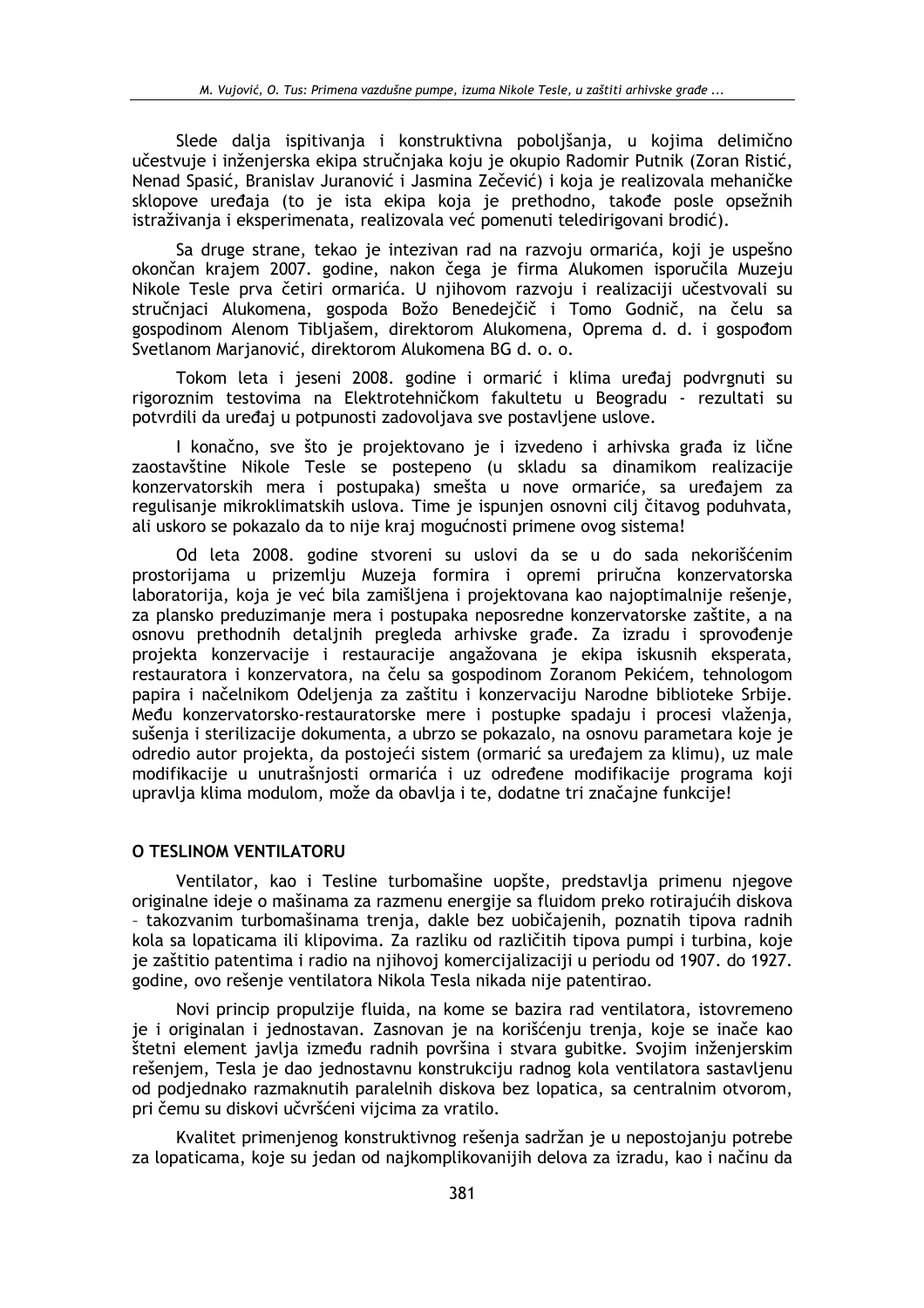se u međuprostoru između dva korotirajuća diska stvara virtuelna lopatica, čiji se oblik menja u zavisnosti od uslova proticanja fluida između diskova. Na taj način, proces bezlopatičnog prenosa energije odvija se postepeno, bez nagle promene brzine i pravca kretania fluida.

Interaktivni model Teslinog ventilatora izrađen je na osnovu originalnog Teslinog crteža od 20. aprila 1911. godine i rezultat je uspešne saradnje Muzeja Nikole Tesle i firme CPS-CAD Professional Sys. iz Beograda. Tokom 2006. godine stručnjaci ove kompanije izradili su kompjuterski model ovog jedinstvenog tipa ventilatora. Konačno, u martu 2007. godine, realizovan je prvi aktivni model ovog Teslinog originalnog rešenja u oblasti mašinstva.

Ovaj prvi aktivni model Teslinog ventilatora svetsku premijeru imao je 20. aprila 2007. godine, na otvaranju izložbe »Teslin čudesni svet elektriciteta«, koju je Muzej Nikole Tesle postavio u najvećem evropskom muzeju električne energije, »Elektropolis«, u francuskom gradu Miluzu. Zatim je, u decembru 2007. godine, Teslin ventilator predstavljen i pariskoj publici, na velikoj izložbi »Dani Srbije u Parizu«, koju je u Privrednoj komori Pariza organizovala SIEPA, Agencija Vlade Republike Srbije za strana ulaganja i promociju izvoza.

## O TEHNIČKIM I DRUGIM KARAKTERISTIKAMA UREĐAJA ZA ODRŽAVANJE MIKROKLIMATSKIH USLOVA

Tehničko i konstruktivno rešenje uređaja - klima modula za smeštaj, čuvanje i zaštitu arhivske građe iz lične zaostavštine Nikole Tesle ispunjava sledeće zahteve:

 $1.$ Dimenzije:

> Maksimalne dimenzije klima modula su: visina 650 mm; širina 350 mm; dubina 200 mm. Modul se može jednostavno montirati - demontirati na jednu od bočnih stranica ormana.

#### $2.$ Sastavni elementi i mogućnosti modula:

Vazdušna pumpa (modifikovan Teslin ventilator) sa automatskom kontrolom protoka vazduha.

Sklopovi za grejanje i hlađenje bez rashladnih tekućina koje bi u slučaju kvara mogle oštetiti sadržaj ormana za čuvanie arhivske građe.

Komponente i sklopovi za regulisanie vlažnosti u ormaru.

Sklop se napaja iz akumulatora 12V DC ili iz gradske mreže 110/220V AC.

Mogućnost komunikacije s udaljenim sistemom za kontrolu i nadzor.

Kontrola nepravilnosti u komori sa sistemom alarma za slučaj kvara.

Automatsko programiranje krivulje približavanja zadanim vrednostima temperature i vlage prilikom promena sadržaja u ormaru za čuvanje arhivske građe.

#### $3<sub>1</sub>$ Karakteristike modula:

Raspon spoljašnje temperature pod kojim klima modul stabilno održava zadane mikroklimatske uslove: -15°C do +35°C (kod +15°C u ormaru):

- $3.1$ Regulacija temperature u ormaru: +5 do +20 $^{\circ}$ C ( $\pm$ 1 $^{\circ}$ C).
- 3.2 Regulacija vlažnosti vazduha u ormaru: 10 % do 90 %.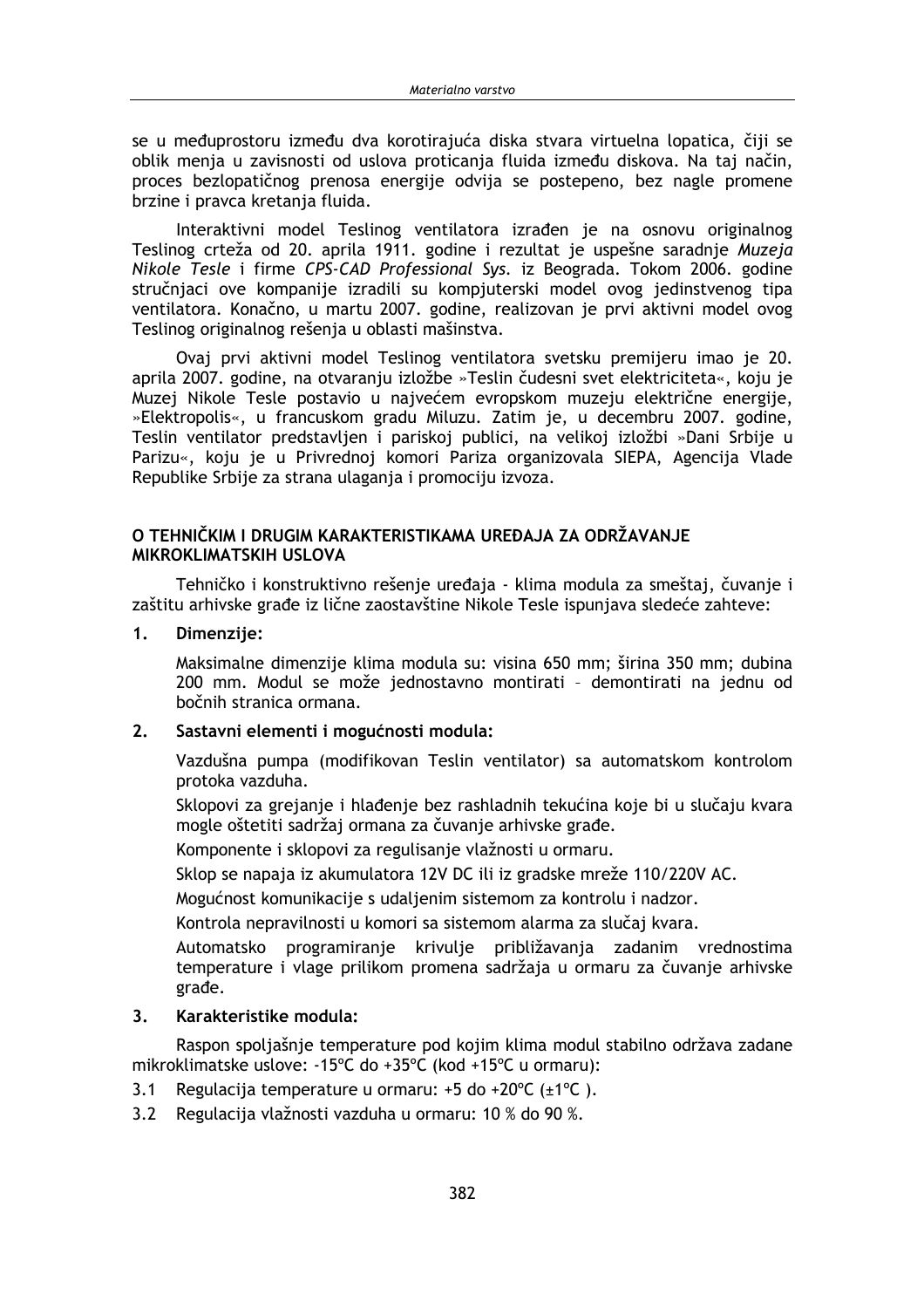# O TEHNIČKIM KARAKTERISTIKAMA ORMANA ZA SMEŠTAJ. ČUVANJE I ZAŠTITU **ARHIVSKE GRADE**

Tehničko rešenje ormana za smeštaj, čuvanje i zaštitu arhivske građe iz Ličnog fonda Nikole Tesle ispuniava sledeće zahteve:

#### $1<sup>1</sup>$ Konstruktivni zahtevi:

- 1.1 Orman ima 4 police, po 2 sa svake strane, razdvojene sa po jednom srednjom pregradom i po dužini i po širini.
- 1.2 Orman je hermetički zatvoren i izolovan antibakterijskom izolacijom.
- 1.3 Između staklenih vrata i omotača ormana ugrađena je posebna izolacija.
- 1.4 Metalne strane ormana su protivpožarno obezbeđene.
- Konstruktivno rešenje polica i srednje pregrade omogućava bolju prozračenost  $1.5$ unutar ormana i efikasniji rad mikroklimatskog modula.
- 1.6 Police su ojačane do ukupne nosivosti od 30 kg.
- 1.7 U vrata su ugrađena termoizolaciona stakla.
- 1.8 Ugrađene su ručice za transport i podizanje ormana.
- 1.9 Konstruktivno rešenje omogućava postavljanje ormana jedan na drugi.
- 1.10 Ormani su opremljeni točkovima koji se brzo i lako mogu montirati i demontirati.
- 1.11 Sa jedne od bočnih strana ormana obezbeđeno je adekvatno i bezbedno povezivanje ormana i posebnog modula za održavanje mikroklimatskih uslova u ormanu.
- 1.2 Dimenzije:
- visina (sa točkovima) 1300 mm,
- širina 780 mm,
- dužina 1100 mm.
- 1.3 Smeštajni kapacitet: 4 dužinska metra (2 + 2 m)
- 1.4 Težina ormana: oko 180 kg
- 1.5 Vrata ormana: horizontalna dupla, sa obe strane ormana.

# ZAKLJUČNA RAZMATRANJA

Gledajući sada, sa kraja ovog višegodišnjeg procesa u kome je realizovano sve što je zamišljeno, svi učesnici - saradnici na ovom projektu, mogu biti zadovoljni postignutim. Pre svega, realizovan je jedan, po mnogo čemu, originalan i jedinstven sistem koji, po našim saznanjima, ugrađenim rešenjima i po svojim osobinama, predstavlja bitnu inovaciju u odnosu na postojeće sisteme i uređaje sa istom ili sličnom namenom. Sav uloženi trud i svi drugi uloženi resursi su se već višestruko isplatili, jer je ostvaren osnovni cilj. Podsetimo se, u radu podnetom na prošlogodišnjem savetovanju u Radencima, rečeno je da je Unesko 2003. godine, uviđajući univerzalni značaj Nikole Tesle i njegovog stvaralaštva, Teslinu arhivu, kao deo pokretnog dokumentarnog nasleđa čovečanstva, uvrstio u Registar »Pamćenje sveta«, što predstavlja najviši oblik zaštite nekog kulturnog dobra. Na nacionalnom nivou, Narodna skupština Republike Srbije je 2005. godine donela Odluku o utvrđivanju arhivske građe koja se čuva u Muzeju Nikole Tesle kao Lični fond Nikole Tesle, za kulturno dobro od izuzetnog značaja. Tako su, i na nacionalnom i na međunarodnom nivou, Muzeju Nikole Tesle dodatno potvrđene dve osnovne, velike